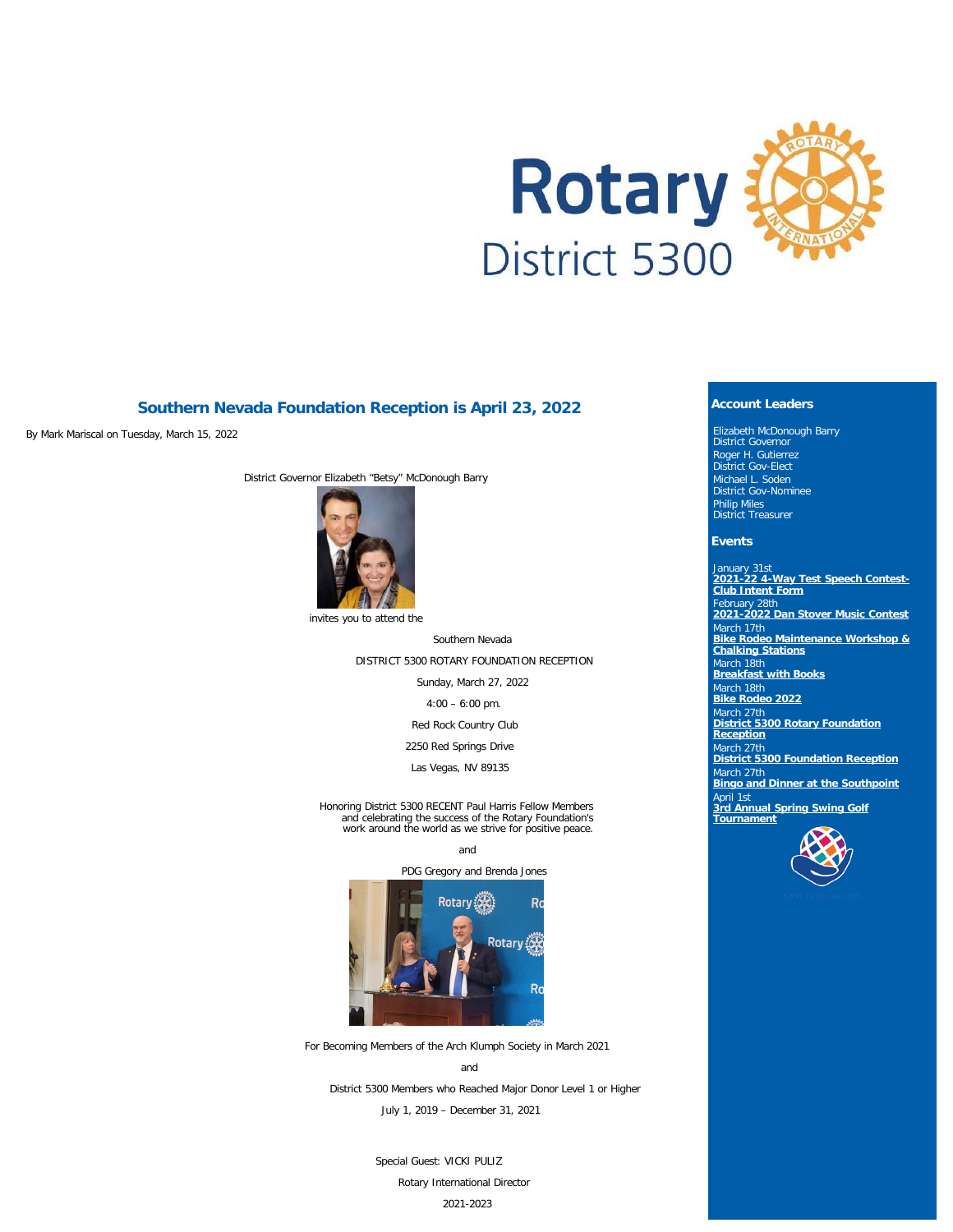

Event Tickets are \$50 per person. Includes hors d'oeuvres and wine

Registration at https://registrations.dacdb.com/Register/index.cfm?EventID=77573516&NoCaptcha<br>For more information, please contact DRFCC Mariscal at 323-816-6713 or markmariscal@yahoo.com<br>Sponsored in part by District 5300

# **District Assembly - Pre-Registration is Required**

By David Thorson on Tuesday, March 15, 2022 Dear District 5300 Rotarians,

Spring means it is time once again for District Assembly! Woohoo! This year it is held on Saturday, April 23rd in beautiful Apple Valley, California<br>from 9:00am to 1:45pm. We will meet at Granite Hills High School, 22900 E confirmation.

What is the District Assembly you ask? Well, **District Assembly is a totally free**, one-day training session to help your current and future<br>club Board members, officers, and really any member, learn important techniques o duties.

Sessions include:

Board of Directors Training Secretary Training Treasurer Training Youth Services Session Community and International Services Session Foundation Session Membership and Public Image Session DaCDB Essentials President-Elect Session for District Budget Approval with DGE Roger Gutierrez President Elect-Elect (Nominee) Session with DG Nominee Mike Soden

Importantly, there is also a Grants Management Certification session and at **least TWO members from your club MUST attend this in order for your club to qualify for matching grants.**

Sessions are short, pithy and chock full of great information.

On the social side, it is a great time to meet fellow Rotarians and share ideas and maybe even have some fun!

To add some spice, DGE Roger has authorized us to offer 1,000 Foundation Points to each of the small, medium and large sized clubs that bring the most attendees. These points can be used by your club to run a points matching promotion or otherwise help members achieve their<br>first, or next, Paul Harris level. **Each person must be pre-registered to qualify f THE ASSEMBLY!!**

Please click on the following link to register. We look forward to seeing you all next month in the high desert!

Register NOW for District Assembly 2022-23:<https://dacdb.com/Register4/Index.cfm?EventID=77579826&UserID=800260111> or send your REGRET that you cannot attend by clicking here: [https://www.ismyrotaryclub.org/Tracking/RegretEntry.cfm?](https://www.ismyrotaryclub.org/Tracking/RegretEntry.cfm?EventID=77579826&UserID=800260111) [EventID=77579826&UserID=800260111](https://www.ismyrotaryclub.org/Tracking/RegretEntry.cfm?EventID=77579826&UserID=800260111)

**After you register, you will receive your Registration Confirmation(in an email) so, please print it out and bring it with you to the District Assembly. One will not be provided at the event.** In Rotary,

David Thorson District Education Chair Las Vegas Rotary Club

Raghada Khoury District Assembly Co-Chair Apple Valley Rotary Club

# **District Conference Registration is Open!!**

By Raghada Khoury on Tuesday, March 15, 2022





**2022**

**2022**

**Spa 44400 Indian**

**Indian**

#### **When? June 24, through June 26, 2021-22 ANNUAL DISTRICT 5300 CONFERENCE**

**Where?** This is a two-step registration

**Renaissance Esmeralda Resort and 1) Reserve your Hotel room CLICK HERE** https://book.passkey.com/go/RotaryDistric<br>TO MAKE YOUR ROOM RESERVATIONS at **the Renaissance Esmeralda Resort and Spa.**

**Wells Lane 2.) Click the [conference registration](https://www.dacdb.com/Register4/Index.cfm?EventID=77574804&UserID=800349749) to register for the conference and purchase your meal packages.**

**Wells, CA. FOR A HOSPITALITY SUITE, ONLY ONE**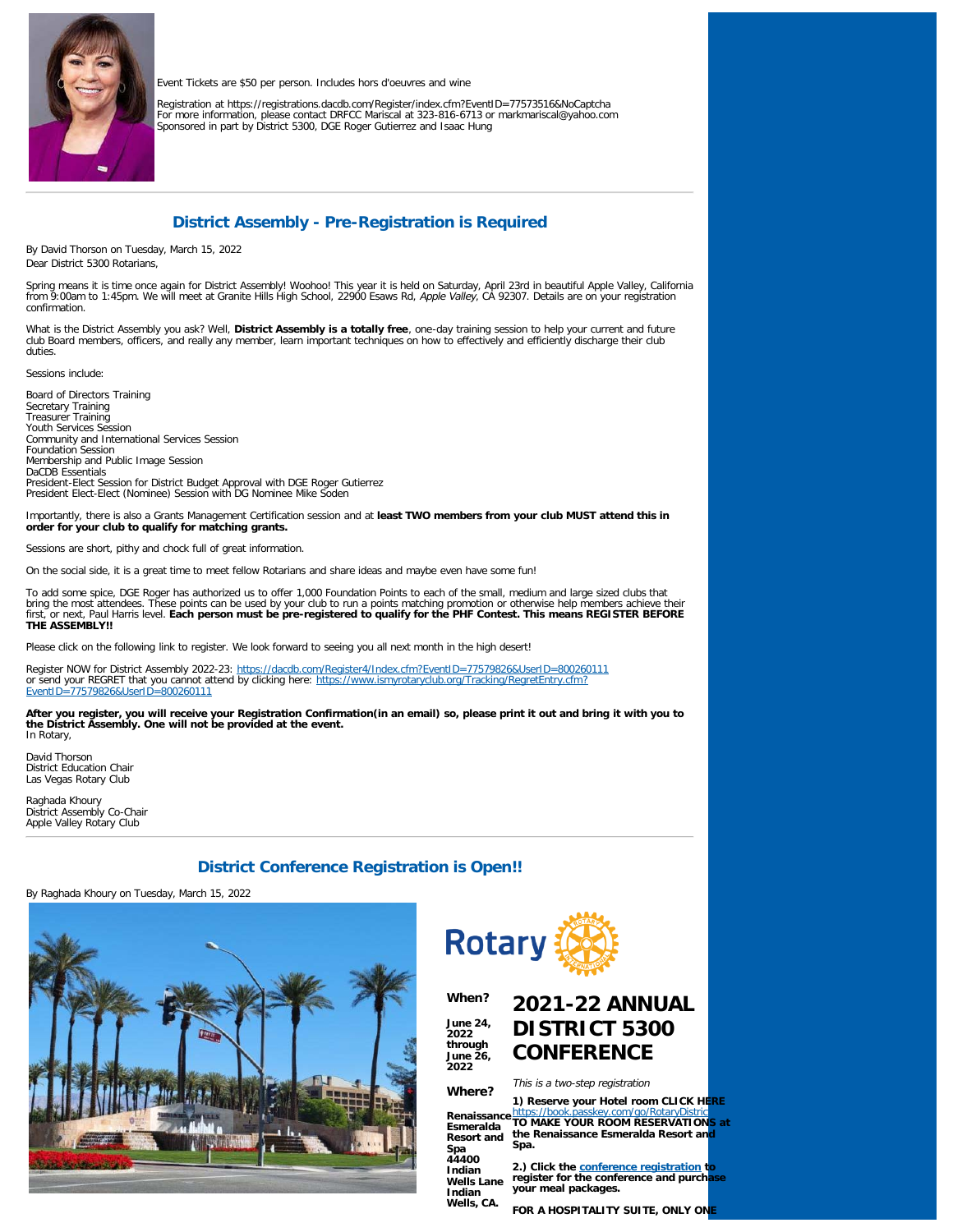**<sup>92210</sup> (1) SUITE PER REGION, CONTACT TODD COOK-Boulder City Sunrise Rotary Club at:**

> **Todd Cook** [toddecook@live.com](mailto:toddecook@live.com) **702-321-1945**

**There is a Star Trek Themed Conferer taking you to where no Rotarian has gone before.**



### **HELP WANTED!!**

By Zeb Welborn on Thursday, March 17, 2022

Do you want a District Golf Tournament? If yes, I need some help producing it. The Tournament would be Thursday,<br>June 23, 2022 before District Conference. The last time we had a tournament in 2019 we had such a great time! being said, I cannot do this alone. If you are interested in being on my committee, please let me know as soon as possible.

Zeb Welborn - (909) 973 - 9089 [zeb@welbornmedia.com](mailto:zeb@welbornmedia.com)



## **Rotary Action Group for Peace**

By Linda Ann Davis on Thursday, March 17, 2022



**https://rotaryactiongroupforpeace.org/**

**Did you know that we have a Rotary Action Group for Peace? Here is what they do.**

group for peace peace through service 1. Raising the profile of peacebuilding in Rotary and beyond.

RAGFP is committed to raising the profile of peace and peacebuilding around the world. We are dedicated to building a strong community of<br>peacebuilders made up by Rotarians, Rotaractors, Clubs, and non-Rotarians who are pa a strong global network of nearly 15,000 peacebuilders from over 80 nations. Our programs demonstrate the power of Rotarian grassroots peace action, both elevating their incredible peace work internationally, as well as *educating* fellow peacebuilders about their efforts. Between building<br>a strong peacebuilding community alongside educational peace content and and resources to take action for peace by leading through strong definitions of peace.

**2.** Supporting Rotary Clubs and Districts' peace action.

RAGFP's programs are designed to support the work of Rotary Clubs and Districts to pursue sustainable peace action. We provide content that<br>*engages, educates,* inspires, and advances peace action to our members and clubs. between Rotary Clubs, districts, Peace Fellows, and other peacebuilders to *empower* strong partnerships for peace collaborations. We believe in<br>the power of our collective action for peace. By sharing our peace accomplish creating catalysts that accelerate the power of peace.

#### **3.** Providing and facilitating Peace education to the Rotary network

RAGFP promises to create educational materials that enhance peace action. Our monthly newsletters, Together for Peace webinar series, workshops, *Activate Positive Peace* workbook, and the *Peace Primer* are just a few examples of how we strive to provide educational content<br>that *engage*s peacebuilders, new and old, with the latest peace strategies and Every educational material is created to empower the peacebuilders who use them to build lasting positive peace.

The situation in the Ukraine brings Peace to front of mind. We have PeaceBuilder Clubs in our District.



#### **STATEMENT BY FABIO CARBALLO, CHAIR ROTARY ACTION GROUP FOR PEACE**

Dear Peacebuilders

Further to the statement from the RAGFP issued on 13<sup>th</sup> February (We in the Rotary Action Group represent Rotarians of all nations and ethnicities. We all share one language, and that is the language of peace. We do not support violence and war as a solution to conflict and differences.)

I should like to assure you that we in the Rotary Action Group for Peace, through our Past Chair and other Directors, are doing all that we can<br>to support Rotarians and Rotaractors at this time of uncertainty. We have been humanitarian aid to Ukraine and neighbouring countries who have been taking in many refugees.

We are reminded at this time of the urgency of our mission i.e. the prevention of conflict. We therefore invite more Rotarians to join us in the Rotary Action Group for Peace so that together we may grow this movement for peace.

## **Shelter Box is Responding to Ukraine Situation**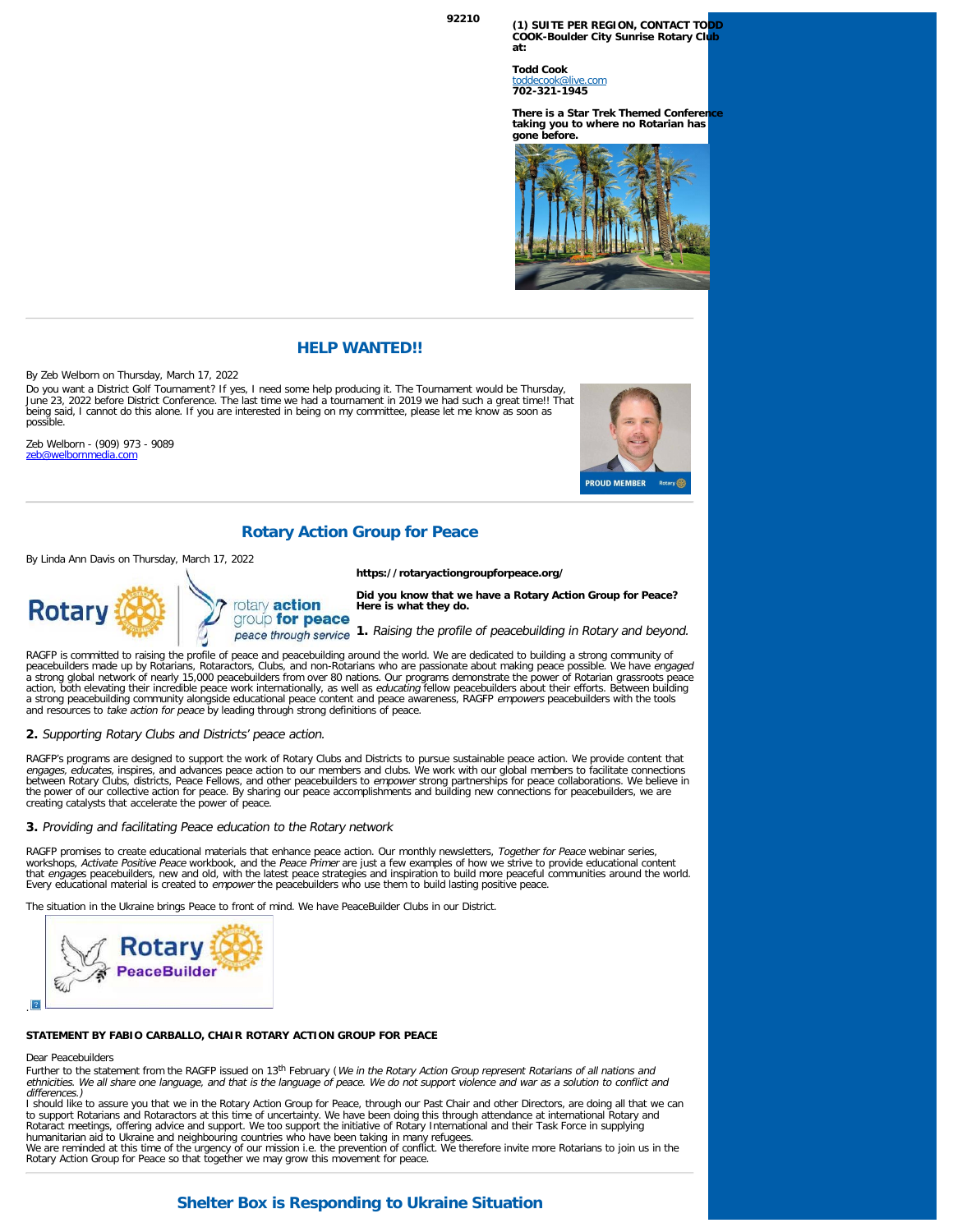By Roger Gutierrez on Wednesday, March 2, 2022

ShelterBox is responding to the Ukraine crisis and sending a team to eastern Europe. We are working to understand the type of emergency shelter people fleeing Ukraine need, if our aid will be suitable, and which locations we might be able to work in. We are coordinating with local authorities, Rotary, and other aid organizations to make sure as many people as possible will receive the help they need.

Your support today could provide lifesaving aid for families affected by the Ukraine crisis.

In recent days, hundreds of homes have been damaged or destroyed in Ukraine. Innocent civilians are being killed, families and lives are being torn apart. The UN is reporting hundreds of thousands of people on the move inside the country or trying to leave. They are predicting as many 12 million people may need humanitarian assistance, with 6.7 million people projected to be internally displaced within



Ukraine and that up to 4 million refugees may be seen as **the contract of the contract DOA term**<br>a result of this crisis and more than 660,000 people are reported to have fled Ukraine to neighboring countries.

We are deeply concerned for families in Ukraine fleeing their homes in below freezing temperatures. Will all of them be able to find somewhere safe to live?

We stand with the UN in calling for peace and the protection of civilians affected by the crisis in Ukraine and critical basic infrastructure and services. People leaving must be able to do so safely. Humanitarian access must also be maintained throughout the conflict affected areas so that the people who need support can find it.

ShelterBox Chief Executive, Sanj Srikanthan, said, "We are witnessing a vast humanitarian crisis unfold. With every hour that passes more and<br>more people are fleeing Ukraine, desperately seeking safety and refuge. Hundreds borders and that number is rising quickly as the situation continues to deteriorate. The indications are that this will not be a short conflict. ShelterBox is responding and sending a team to the region who will be positioned to inform how we respond and coordinate our work."

ShelterBox has experience of working in Ukraine - carrying out emergency responses to floods in 2003 and 2008, and assessments in 2014 following the outbreak of the ongoing conflict in the Donbas region.

For information and updates, visit https://www.shelterboxusa.org/the-ukraine-crisis

ShelterBox is currently responding to 10 humanitarian crises worldwide. Please, rally clubs in District 5300 to support our HERO program, as it would directly benefit all response areas. At this time, we need all the help we can get. [https://www.shelterboxusa.org/home-page/partner-with](https://www.shelterboxusa.org/home-page/partner-with-us/rotary/hero/)u<u>s/rotary/hero/</u> Any money raised above the cost to provide ShelterBox aid to the Ukraine crisis will help ShelterBox provide emergency shelter<br>in our other ongoing responses.

Thank you,

Bill ShelterBox USA Bill Tobin Rotary Relations Manager m: 916.616.6973 w:<https://www.shelterboxusa.org/> Member, Rotary Club of El Dorado Hills Ca. D5180

# **Grow and Know Rotary**

By Gilda Moshir on Wednesday, March 16, 2022

Coming in May 2022, all AREAS will be collaborating to throw a party for members and non-members to gather and celebrate what it means to<br>be a Rotarian and showcase how Rotary impacts the community, local and global.

What this means to every Rotarian: Your club President or Membership Chair will be announcing the event - Be sure to EMBRACE it and "Pull up your sleeves" and "give a lending hand" to plan, organize and carry out the events in your community.

There are 14 AREAS in our District 5300. Areas can work independently or collaborate with local areas to bring forces together.<br>DG Betsy Barry will be reimbursing between \$500-800 to every area for expenses related to the this means that sometimes we have to pay for services. The outcome for the celebrations is 2-pronged:

1) Invite all new members to come out and learn more about Rotary by connecting to the local clubs and

2) Invite the non-Rotarian community to come out and learn about Rotary. 3) Include your Community Partners so that they can share the story of Rotary within their organization.

Here are some suggestions for gatherings:

1) Invite community dance groups or troupe to come out to perform (free entertainment) and ask them to bring guests. There may be Rotarians in your area who are entertainers, seek them out.

2) Invite Rotary resources - Shelterbox is an example and ask them to relay what we do.

3) Invite a band or DJ to have live music<br>4) Choose a mutually agreed upon venue (tapping into your club's membership) here is where you need to be aware of return on investment.<br>Free is good but may not be interesting eno

5) Each club can create a poster board to share their club's projects if the event is conducive to this.

6) Visibility & Collaboration with AREA clubs, part of the intent is to let our newer members network with other Area Rotarians.<br>To learn more, reach out to your Club President/Membership Chair and your Assistant Governor

Thank you, Gilda & Mike



![](_page_3_Picture_33.jpeg)

![](_page_3_Picture_34.jpeg)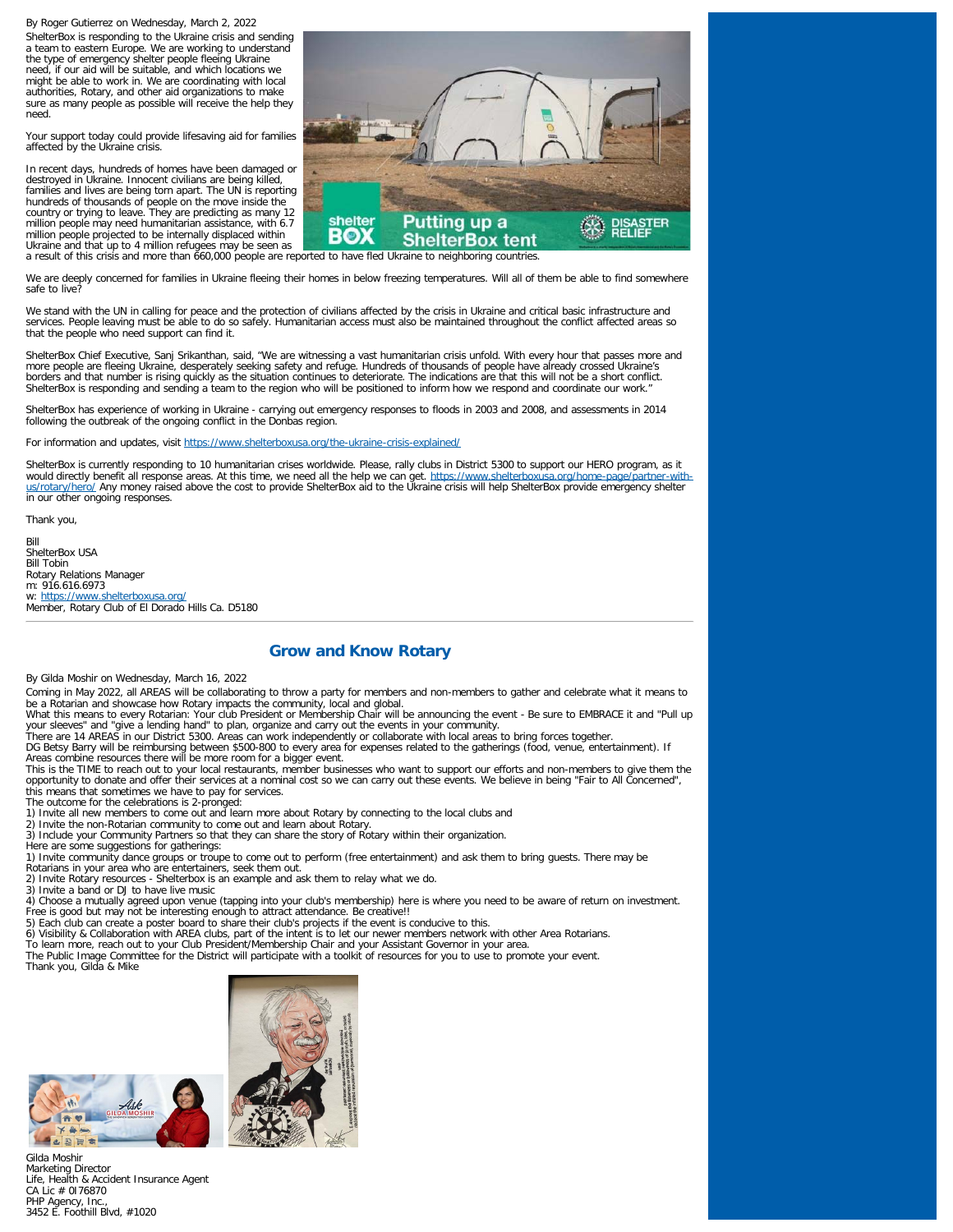# **Green Our Planet and The Las Vegas Rotary Club Helping Kids**

#### By Toni Kern on Wednesday, February 23, 2022

![](_page_4_Picture_3.jpeg)

The Las Vegas Rotary Club has been selected as the 'Volunteer Sponsor' for two related service projects in April with Green Our Planet, their Annual Giant Student Farmers Market, and a popup 'farm to table' Garden Party, showcasing the work Green Our Planet is doing across Clark County School District, Nevada and the Country.

Green Our Plant teaches students to love and care for our planet through comprehensive STEM school garden and hydroponics programs throughout the United States. They use gardens as a portal for understanding both life on Earth and our place in the universe. Green Our Planet helps install turnkey outdoor garden and indoor hydroponic systems at schools so that they can be used as living laboratories, which help inspire students to become the next generation of scientists, farmers, chefs, and entrepreneurs.

The Giant Student Farmers Market is run by Clark County School District students from predominantly Title I schools trained in the Green Our Planet 'Farmpreneur Program' where they

learn how to be entrepreneurs, writing a business plan for the school garden and/or hydroponics system, creating marketing campaigns, learn<br>about budgets and related items. They will run their stand at the Farmers Market t 22nd. Everyone is invited to attend and get fresh vegetables grown in Las Vegas! The Las Vegas Rotary Club will be involved helping the students prepare for the sale of the veggies for market.

The second event, scheduled for April 8th, is a pop up farm to table Garden Party dinner and fundraiser for Green Our Planet, hosting 200-300 guests at a surprise, elegant, outdoor venue to be announced 48 hours before the event. It will include a cocktail party, silent auction and a<br>fund-a-need, along with a program and entertainment. Celebrity chefs will assis members will assist with registration, check-in, greeting guests, auction redemption and whatever is needed. Keep an eye out for further information regarding the Garden Party.

## **West Covina Rotary Club 5k!**

By Yulanda Davis-Quarrie on Wednesday, March 9, 2022

Registration is now open for the 2022 Heart of the Valley Spring into Health 5k & Health Fair. You can register by visiting our web page at this [link](https://www.westcovinarotary.com/2022-heart-of-the-valley-health-fair-5k-run). This year we are allowing both physical runners at the Plaza West Covina and virtual runners/ bicyclists/etc. so you can choose the best way for you to support us.

![](_page_4_Picture_12.jpeg)

## **Scratch It Off Your Bucket List: Win a Dream Vacation**

By Lynn M. Purdue on Wednesday, March 9, 2022

![](_page_4_Picture_15.jpeg)

Each year, Las Vegas West Rotary Club supports the students, faculty and staff at three local Title I schools through<br>leadership training and classroom supplies. To help fund these impactful programs, the club runs an annu called Scratch It Off Your Bucket List. This year, the event will run from March 15 - June 13, 2022.

It is simple to participate. Scratch cards are just \$5 each. You can order them at <https://www.lasvegaswestrotary.org/> and they will be mailed directly to you.

Anyone who purchases \$100 or more in tickets will go into a drawing for two tickets to a Vegas Golden Knights home hockey game.

Scratch ONLY 6 squares. If you scratch and reveal 6 money bag symbols, notify us immediately! Then choose one of the following 10 Grand Prize options. Airfare/rooms included\*

The Bucket List 2023 US Open Tennis Tournament 2023 Rose Bowl Parade & Game 2023 NCAA Men's or Women's Final Four 2023 Daytona 500 Race 2023 World Series Game 2022/2023 The Smith Center Broadway Series – 2 Gold Level Tickets Caribbean Vacation for 2 (or other equivalent destination) Pinehurst Golf Getaway Alaska Fishing Adventure VIP Package to a Las Vegas headliner of your choice OR CREATE YOUR OWN VACATION! Just Off the Bucket List If your card reveals 4 money bag symbols, you can choose from the following prizes. Prizes will be distributed to the first winners who notify LVWRCF of a winning ticket. Choose one of the following options Vegas Golden Knight Jersey - 3 available Local Sports Merchandise - VGK, Henderson Silver Knights, Las Vegas Raiders, Aviators, Las Vegas Lights, LV Aces (\$100 Value)

\$100 Dinner Gift Certificate - 3 available Spa package (\$150 value) - 2 available

\* Airfare/rooms included on the Bucket List up to full price value. Prize value up to \$10,000; prize depends on availability of tickets; may<br>substitute prize of equal or lesser value; MUST notify Las Vegas West Rotary Char winning ticket by June 13, 2022. Las Vegas West Rotary Charitable Foundation is not responsible for events outside its control, such as show cancellations, weather, etc. See back of contest card for additional rules.

# **Las Vegas West Rotary Valentine's Day Food Drive**

By Lynn M. Purdue on Wednesday, March 9, 2022 Las Vegas West Rotary Celebrates Valentine's Day at Elementary School Drive-Through Food Pantry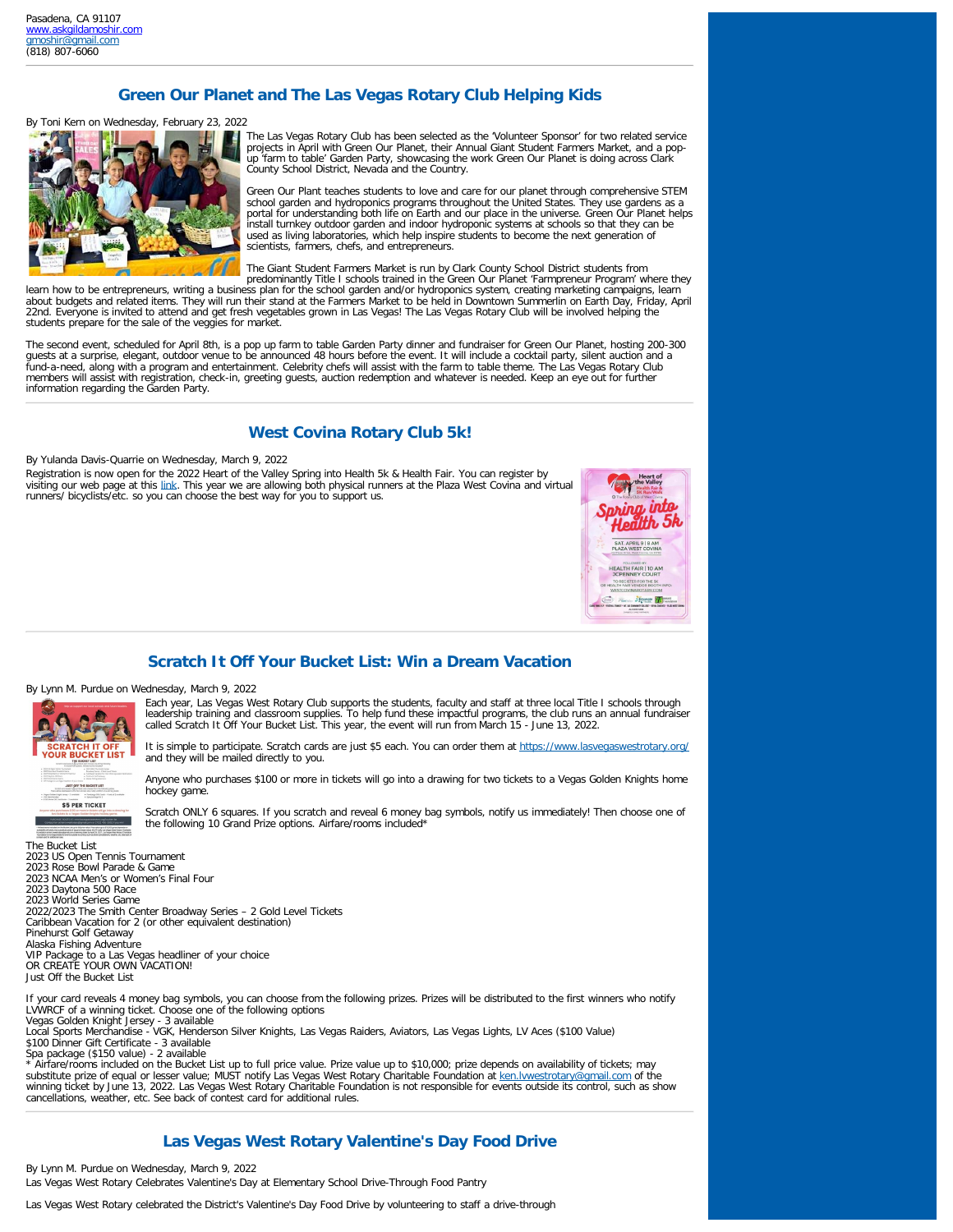food pantry at John Hummel Elementary School in Las Vegas.

The club served 80 families for three hours, providing them with milk and other dairy products, a variety of meats and fresh fruit. Hummel Elementary holds their Hummel's Community Market each month to support its students and neighboring families.

"We know families in our community are struggling with the impacts of the pandemic," said Tom Novotny, president of<br>Las Vegas West Rotary. "Each person who came through the food pantry line was kind and very thankful. Our truly enjoyed the experience!"

Hummel Elementary is a Title I school in Las Vegas serving more than 700 multicultural students.

![](_page_5_Picture_4.jpeg)

# **Summerlin Rotary Club's Mardi Gras Gala**

By Michael Turner on Tuesday, March 15, 2022

![](_page_5_Picture_7.jpeg)

If you missed the Las Vegas Summerlin Rotary Club's Mardi Gras Masquerade Gala on March 5, you missed a<br>spectacular evening! What a way to celebrate the club's<br>25th anniversary; 250 guests enjoyed mingling, a live jazz<br>band, a Cajun-themed dinner, casino action, step and<br>re The highlight of the evening at Emerald at Queensridge was recognizing Melissa Kaiser, CEO of the Discovery Children's Museum, with the club's first annual Four-Way Test Humanitarian Award.

What is amazing is that the Mardi Gras was totally produced by a cadre of dedicated and energetic

and November 2014. The state of the state of the state of the state of the state of the state of the state of the state of the state of the state of the state of the state of the state of the state of the state of the stat club will net double what was raised at the Mardi Gras two years ago!

![](_page_5_Figure_11.jpeg)

# **Boulder City Sunrise Emergency Aid**

By Dawn Green on Tuesday, March 15, 2022 The Boulder City Sunrise Rotary Club's 50/50 raffle brings in enough money each year to be able to present our Emergency Aid \$1,000 a quarter! This nonprofit organization supplies much needed support for our residents. With the help of Claudia, grants are obtained to pay rents, utilities, transportation, and food.

Photo: Mary Ralph or BC Emergency Aid, Club President Dr. Dawn Green and Rotarian Dr. Claudia Bridges

![](_page_5_Picture_15.jpeg)

![](_page_5_Picture_16.jpeg)

# **Las Vegas Spring Mountains Peanut Butter Jam!**

By Denna Atkinson on Tuesday, March 15, 2022

Did you know March 4th is National Peanut Butter Day?

To celebrate and to support the Las Vegas community, Las Vegas Spring<br>Mountains Rotary (LVSMR) collaborated with Lutheran Social Services<br>Nevada (LSSN) for a "Peanut Butter Jam." For every \$1 donated, LSSN<br>will be able to event and the Club Foundation added an additional \$432 for a \$1500 donation. An additional \$566 was donated by individuals through our Foundation on March 4th. Over 100 pounds of peanut butter and a dozen bottles of jam were collected.

Another partnership LVSMR has embarked on is with Chosen for Success, a nonprofit organization that is designed to broaden the minds of youth and adults from ages 16-86. The club purchased Chromebooks prior to the pandemic for another project, and we are now partnering with Chosen for Success to utilize the Chromebooks for participants to apply for jobs on the last 2 days of the training. The first training was at the end of February, there were 10 participants and 9 participants have already started jobs and are actively making money. The week of March